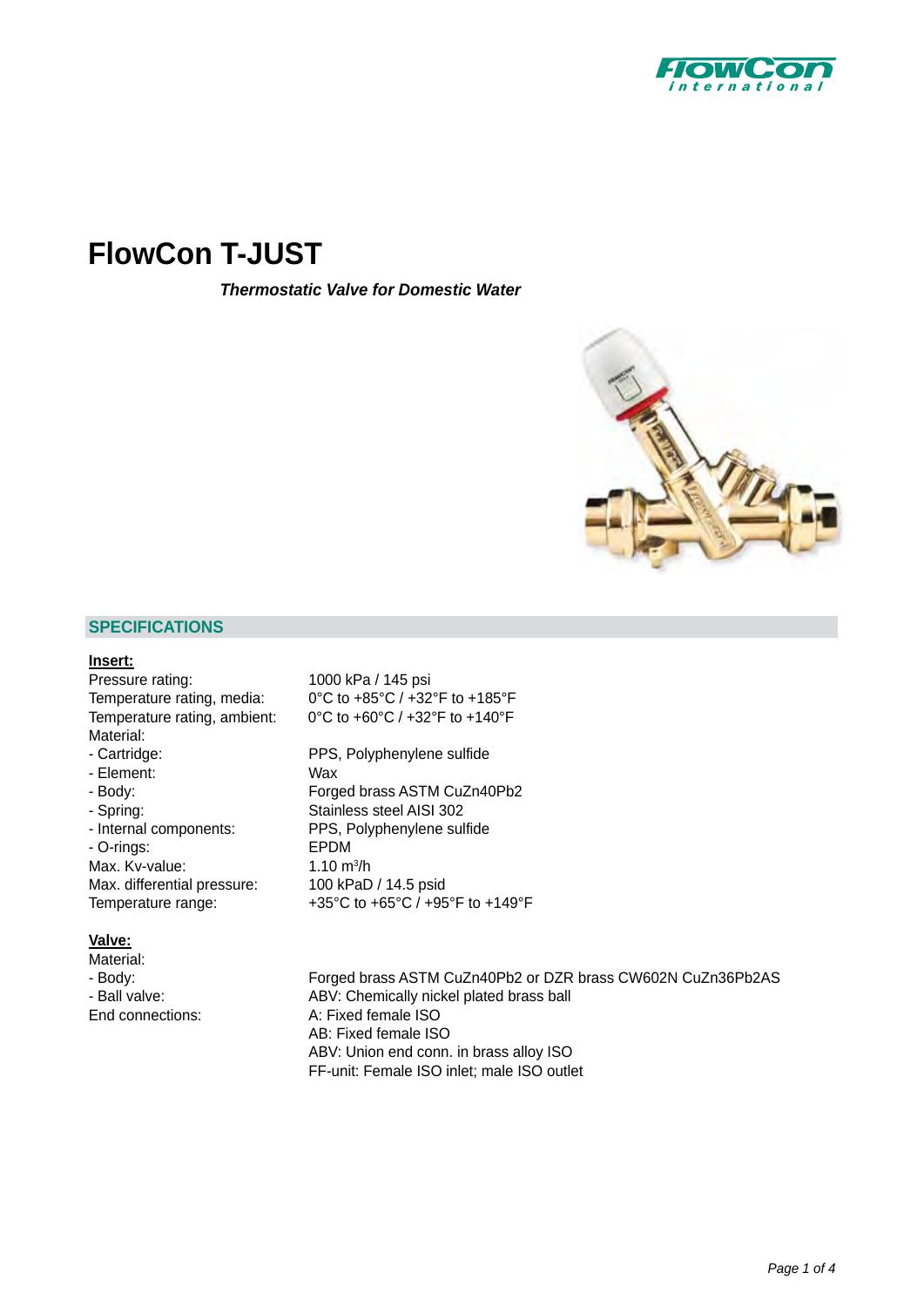# **SPECIFICATIONS (continued)**



*Type EV.0.3.R, EV.0.4.R Valve adaptor, red*

**Electrical: TYPE EV.0.3.R1 , EV.0.4.R1** Voltage: EV.0.3.R – 230V AC

Control: Control: Control: Control: Control: Control: Control: Control: Control: Control: Control: Control: Control: Control: Control: Control: Control: Control: Control: Control: Control: Control: Control: Control: Contro Operating power: 1.8 Watt Dead time / hold time: 30 – 60 sec Closing and opening time: Approx. 3 min Ambient temperature: 0°C to +60°C Protection: IP54, class II Cable: 1 meter fixed cable

EV.0.4.R – 24V AC

Note 1: FlowCon warranty is voided using other actuators than supplied or recommended by FlowCon International A/S.<br>Note 2: To ensure that the valve is in an open position during commission of the system, the actuator will

# **DIMENSIONS AND WEIGHTS (NOMINAL) (measured in mm unless noted)**

#### **FlowCon T-JUST with FlowCon A-body**

| Valve<br>size | <b>Insert</b><br>size |    | H1 | Н2 | H3<br>(with actuator<br>- not shown) | Weight<br>(kgs.) |
|---------------|-----------------------|----|----|----|--------------------------------------|------------------|
| 15            | 20                    |    |    |    |                                      | 0.61             |
| 20            |                       | 80 | 97 | 31 | 130                                  | 0.56             |









## **FlowCon T-JUST with FlowCon AB-body**

| Valve<br>size | <b>Insert</b><br>size |    | H1 | H2 | H <sub>3</sub><br>(with actuator<br>- not shown) | Weight<br>(kgs.) |
|---------------|-----------------------|----|----|----|--------------------------------------------------|------------------|
| 15            | 20                    | 82 | 97 | 31 | 130                                              | 0.60             |
| 20            |                       | 94 |    |    |                                                  | 0.64             |

## **FlowCon T-JUST with FlowCon ABV1-body**

| Valve | <b>Insert</b> |     | Η1 | H <sub>2</sub> | H <sub>3</sub><br>(with actuator |            | End connections $\mathbb{C}^2$ |                 | Weight                    |
|-------|---------------|-----|----|----------------|----------------------------------|------------|--------------------------------|-----------------|---------------------------|
| size  | size          | ь   |    |                | - not shown)                     | ISO female | ISO male                       | <b>US Sweat</b> | (kgs.)<br>(w/o end conn.) |
| 15    |               |     |    |                |                                  | 22         | 25                             | 20              |                           |
| 20    | 20            | 122 | 97 | 34             | 130                              | 22         | 25                             | 20              | 1.20                      |
| 25    |               |     |    |                |                                  | N/A        | 39                             | 22              |                           |

Note 2: Add end connection length to body length.

## **FlowCon T-JUST with FF-unit3**

| Valve<br>size  | <b>Insert</b><br>size |    | Η1 | Н2 | H <sub>3</sub><br>(with actuator<br>- not shown) | Weight<br>(kgs.) |
|----------------|-----------------------|----|----|----|--------------------------------------------------|------------------|
| $\overline{a}$ | 20                    | 56 | 97 | 32 | 130                                              | 0.59             |

Note 3: To be fitted as upgrading element.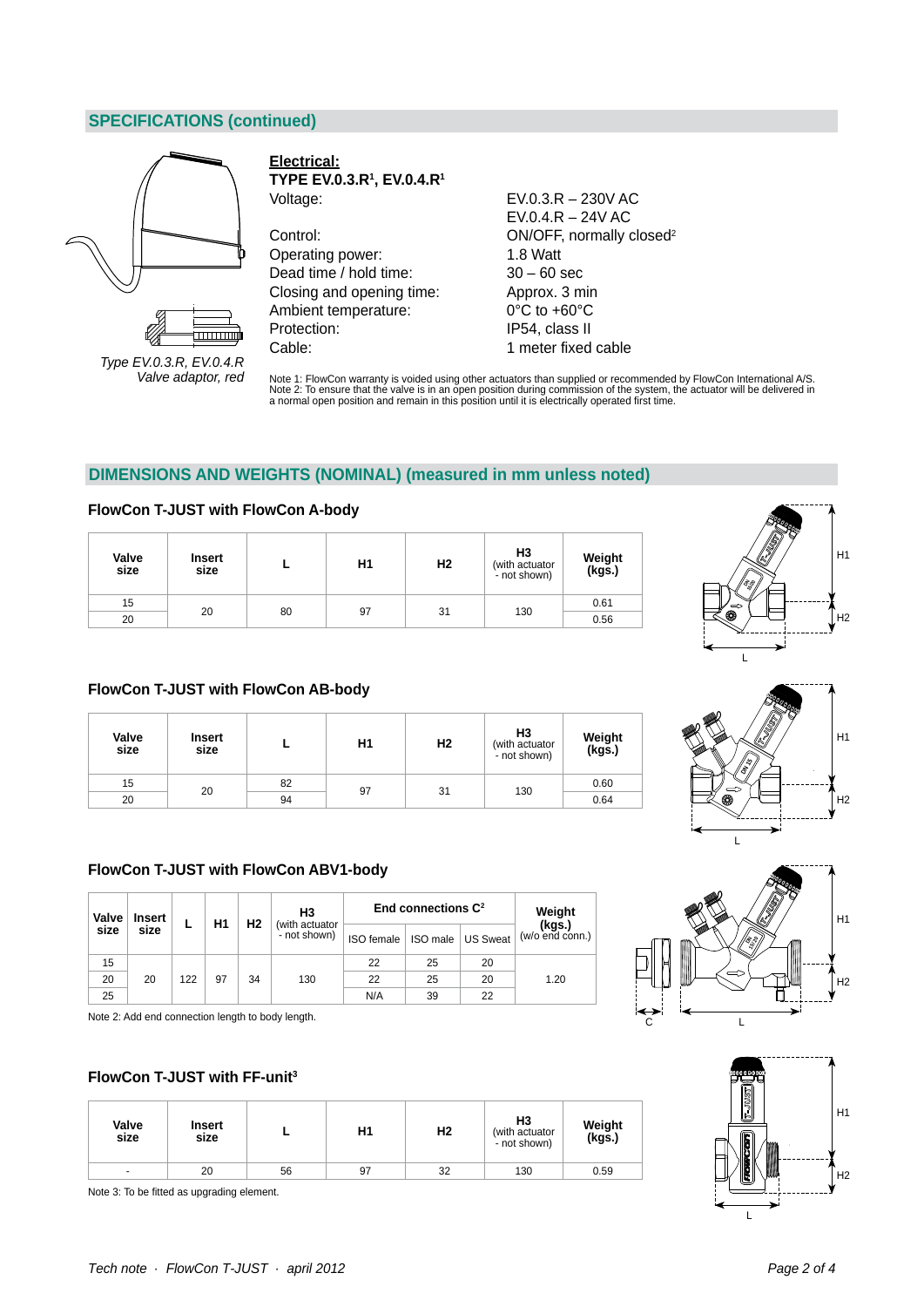# **MODEL NUMBER SELECTION**

| Insert body size:<br>$1 = A$ -body 15mm<br>2=A-body 20mm                                                                                                                                                                                                        |                                            |                                                         |                                           |  |
|-----------------------------------------------------------------------------------------------------------------------------------------------------------------------------------------------------------------------------------------------------------------|--------------------------------------------|---------------------------------------------------------|-------------------------------------------|--|
| 3=A-body 25mm<br>4=AB-body 15mm<br>5=AB-body 20mm<br>6=AB-body 25mm<br>7=ABV1-body 15/20/25mm<br>$9 = FF$ -unit 20mm<br>Insert p/t plug requirements (on AB and ABV-bodies):<br><b>P</b> =taps plugged <b>B</b> =pressure/temperature plugs <b>O</b> =taps open |                                            |                                                         |                                           |  |
| Insert union end connections (if ABV-body):                                                                                                                                                                                                                     |                                            |                                                         |                                           |  |
| Body size                                                                                                                                                                                                                                                       | Female threaded                            | Male treaded                                            | Sweat                                     |  |
| Union end 15-25mm<br>with T-JUST insert                                                                                                                                                                                                                         | $E = 15$ mm= $1/2"$<br>$F = 20$ mm= $3/4"$ | $H = 15$ mm= $1/2"$<br>$I=20$ mm=3/4"<br>$J = 25$ mm=1" | $K = 15$ mm<br>$L = 18$ mm<br>$M = 22$ mm |  |
| Insert connection standard:<br>$I = ISO$                                                                                                                                                                                                                        |                                            |                                                         |                                           |  |

Example: T-JUST4.P.I.B=AB 15mm ISO female threaded standard brass body with plugs and T-JUST insert.

## **APPLICATIONS**

The FlowCon T-JUST, to be used in either FlowCon A, AB, ABV1 bodies or the FF-unit, is designed for domestic hot water installations with circulation. The FlowCon T-JUST automatically controls the temperature of the water that circulates through the valve and therefore the thermal balance is ensured throughout the domestic hot water system.

The T-JUST will from factory be pre-set to +60°C. Temperature setting is easy – simply remove the black top cover and set the temperature by means of a FlowCon adjustment key. If for instance a water temperature of +55°C is needed, the T-JUST is set to the temperature of +55°C. If the temperature of the circulating water is below +55°C, T-JUST opens and more water will pass through. If the temperature is higher than +55°C, T-JUST closes. The black top cap must be screwed tightly on the T-JUST to activate the thermostatic control (and to avoid tampering).

The by-pass function can be carried out either manually by installing the red by-pass ring (used as indicator) or by means of an on/off actuator. The by-pass will force the T-JUST to fully open and set the temperature control out of action. This function is used to avoid bacterial problems such as Legionella and therefore it is recommended to flush the system regularly, flushing one branch at a time for a recommended period of time. For manual by-pass, adapt the red by-pass ring on the T-JUST and screw the black cap tight for the flushing period. When using automatic by-pass, the actuator can be either timer controlled or controlled by the BMS-system.

For the valve to work efficiently, a certain heat loss must be present, and since the pipes are normally insulated, insulation of the valve is not necessary. Without insulation of the valve, the valve will operate under optimal working conditions and temperature regulation will be more accurate. If insulation is required the valve will still function, but regulation will be less precise.

### **ACCESSORIES**

- Blind cap: ACC0080 (cap without a cartridge for flushing out the system)
- Adjustment key: ACC0001
- Manuel by-pass ring: ACC0002 (ring for manual by-pass; 10 pcs. per package)
- Replacement cap, black: ACC0003.